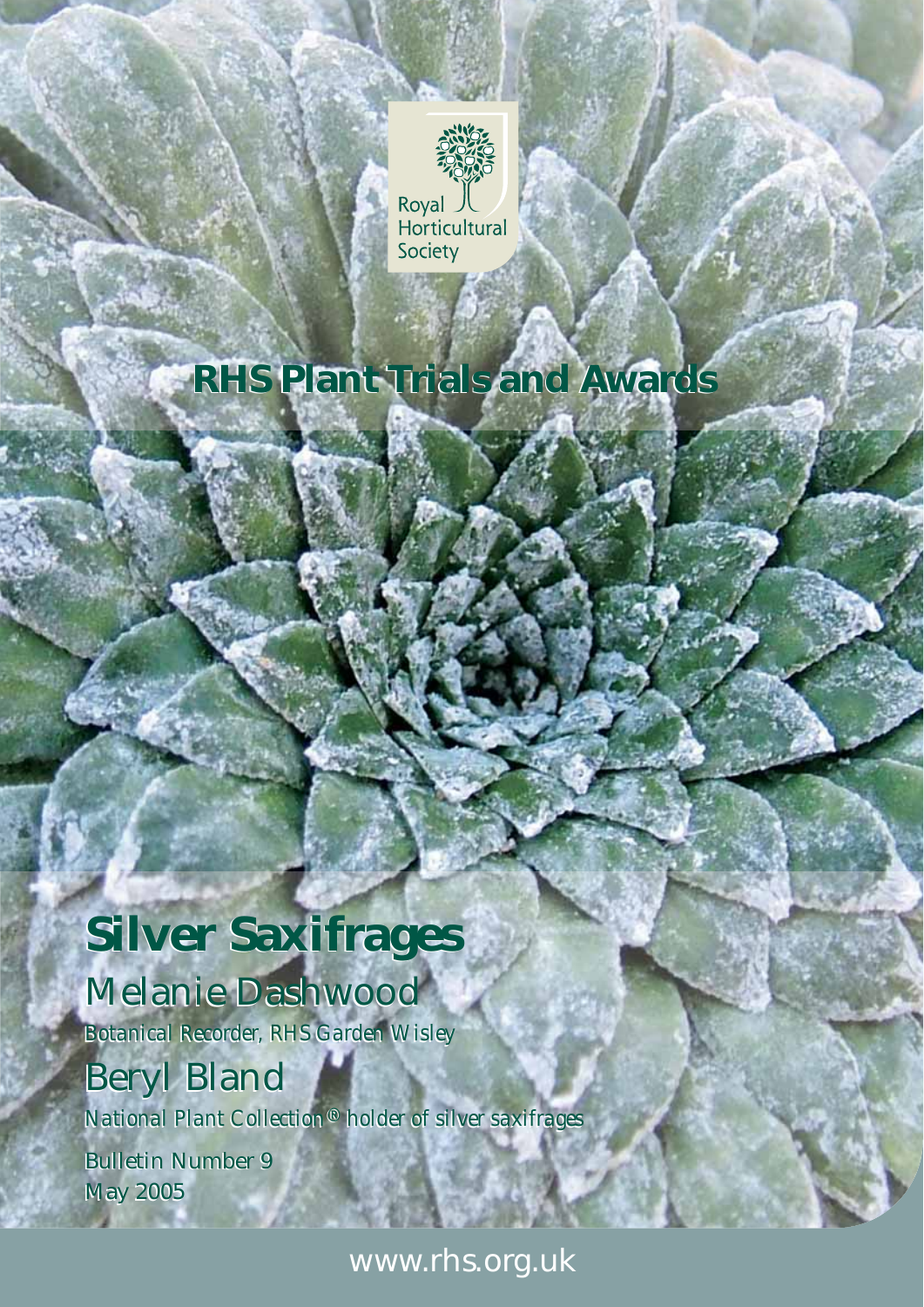## RHS Trial of Silver Saxifrages

*'The encrusted or silver saxifrages make up a race so far ahead of every other in general garden value that a rock garden can be glorious with nothing else and without them could not be really glorious at all.'*

So said Reginald Farrer in 1919 of the silver saxifrage (*Saxifraga* Section *Ligulatae*). They are, indeed, magnificent plants furnishing the rock garden throughout the year with a contrast in form, colour and texture unmatched by any other section of the genus *Saxifraga*. Their flower panicles, sometimes with hundreds of flowers, appear in May and June. This is a bonus for the gardener, extending the season for saxifrages once the kabschias and the mossy saxifrages are over. However, the silvers are an often overlooked section, so the Rock Garden Plant Trials Subcommittee decided to conduct a trial to discover whether they really are as glorious as promised.

#### **History**

The earliest known reference to a saxifrage is in the 1st century AD when Dioscorides, a Greek doctor working for the Roman army, published his herbal *De Materia Medica*. Called *saxiphragon* by the Greeks and *saxifrage* by the Romans, the saxifrages were described as 'a shrub growing on rocks and in rough places'. The name means 'breaker of stones' but in this instance does not refer to the habitat of the plant but to its medicinal use in the treatment of kidney stones. The plant used by Dioscorides was *S. granulata*, a member of the Section *Saxifraga* from which the whole genus takes its name.

#### **Plant Structure**

The 'silver' in the name refers to the calcareous deposits arising on the leaves from lime-secreting pores (called hydathodes) set either within the leaf margins or on the upper surface of the leaf. The pores secrete a solution of water and calcium bicarbonate. The water evaporates leaving a silver encrustation of calcium carbonate on the leaf surface, the characteristic feature of ligulate saxifrages.





The silvering is intensified in spring as the plants come into growth and also in dry weather, the effect of which is to make them very attractive as foliage plants. The leaves are thick and leathery, without a distinct petiole and vary from spoon to strap-shaped.

Like the rest of the genus the flower structure of the silver saxifrages comprises five petals, five sepals, 10 stamens and two carpels. The flower panicle emerges from the centre of the rosette and after flowering both the spike and supporting rosette die. A consequence of this for species such as *S. longifolia*, where generally only one rosette is produced, is that the whole plant dies after flowering. The other species of the silvers, however, form perennial, evergreen cushions or mats, consisting of many rosettes ensuring a plentiful supply of flowering rosettes as well as propagating material.

#### **Cultivars**

Over the years at least 160 forms of saxifrage have been recognised. Some are forms of the species collected from the wild many years ago, such as *S. paniculata* var. *minutifolia* which comes from the Monte Baldo region in Italy and was described by Engler & Irmscher in 1919. There are also natural hybrids in the wild such as *S.*  $\times$ *lhommei,* which is a cross between *S. longifolia* and *S. paniculata* found in the Pyrenees. All plants of this parentage have this name and as yet there are no named cultivars.

Many cultivars are the result of chance seedlings in cultivation. There has been hardly any deliberate hybridisation of silver saxifrages. *Saxifraga* 'Tumbling Waters' is the most famous exception, raised in 1913 by Captain Symons-Jeune, who crossed a fine form of *S. callosa* subsp. *callosa* var. *australis* (syn. *S. lantoscana)* with *S. longifolia.* It truly deserved its Award of Merit in 1920, won by a unanimous vote.

Most silver saxifrages have white flowers sometimes with faint red spotting in the throat. There is a yellow form of *S. paniculata* named 'Lutea' and this is one of the parents of 'Esther', a very pretty hybrid with arching flower spikes of lemon flowers lightly spotted with pink, which has been in cultivation since 1930. *Saxifraga* 'Canis-dalmatica', a lusty hybrid with red spotted white flowers, appeared at the same time. 'Hare Knoll Beauty' came from seed of *S. paniculata* subsp. *cartilaginea* collected in a Derbyshire garden in 1994 and has deep rose-coloured flowers, red in bud fading to palest pink.

Front cover: *S.* 'Tumbling Waters' (Photo M. Dashwood) Opposite: *S.* 'Tumbling Waters' flower panicle (Photo M. Dashwood)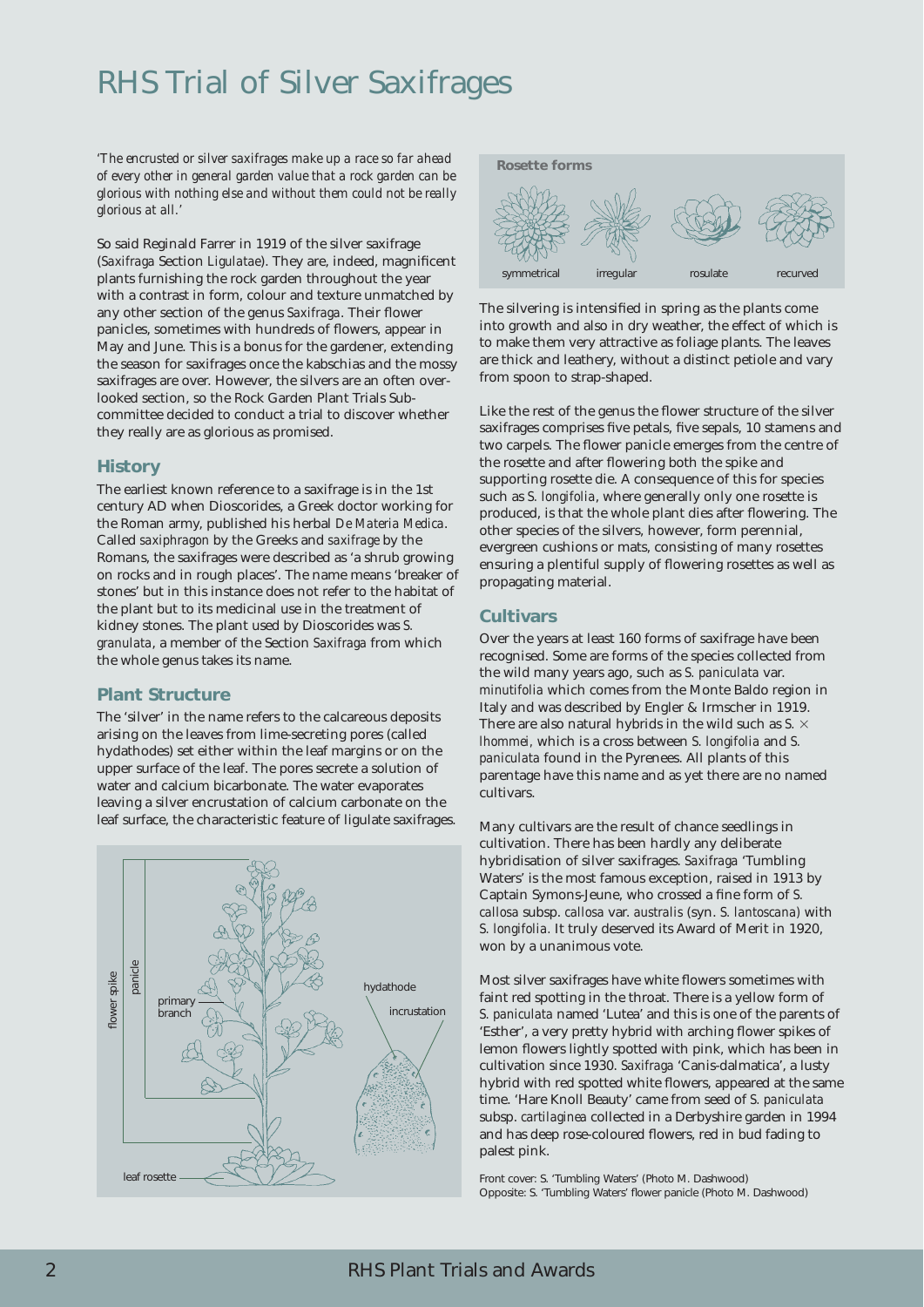

#### **Award of Garden Merit (H4) 2003**

*Saxifraga callosa* subsp. *callosa* var. *australis* 'Superba'

*Saxifraga* - *gaudinii* 'Canis-dalmatica'

*Saxifraga* 'Monarch'

*Saxifraga paniculata* 'Lagraveana'

*Saxifraga paniculata* 'Venetia'

*Saxifraga* (Silver Farreri Group) 'Reginald Farrer'

- *Saxifraga* (Silver Farreri Group) 'Snowflake'
- *Saxifraga* (Southside Seedling Group) 'Slack's Ruby Southside'

*Saxifraga* (Southside Seedling Group) 'Southside Star'

*Saxifraga* 'Whitehill'

*Saxifraga* 'Winifred Bevington' (Intersectional hybrid between *Ligulatae* and *Gymnopera*)

#### **Award of Garden Merit (H4) 1993 re-confirmed**

*Saxifraga cochlearis* 'Minor' *Saxifraga paniculata* 'Lutea' *Saxifraga paniculata* 'Rosea'

*Saxifraga* 'Tumbling Waters'

#### **Award of Garden Merit (H4) 1993 recommended to be rescinded at the next review**

| Saxifraga 'Southside Seedling'      |  |
|-------------------------------------|--|
| Saxifraga 'Kathleen Pinsent'        |  |
| <i>Saxifraga cochlearis</i> 'Major' |  |
| Saxifraga callosa                   |  |

(H4) = hardy throughout the UK

#### Award of Garden Merit  $\mathbb {Y}$  criteria

The Award of Garden merit requires a plant to be:

- excellent for garden decoration
- available
- of good constitution
- $\bullet$  reasonably easy to grow
- **•** reasonably resistant to pest and disease
- essentially stable in form and colour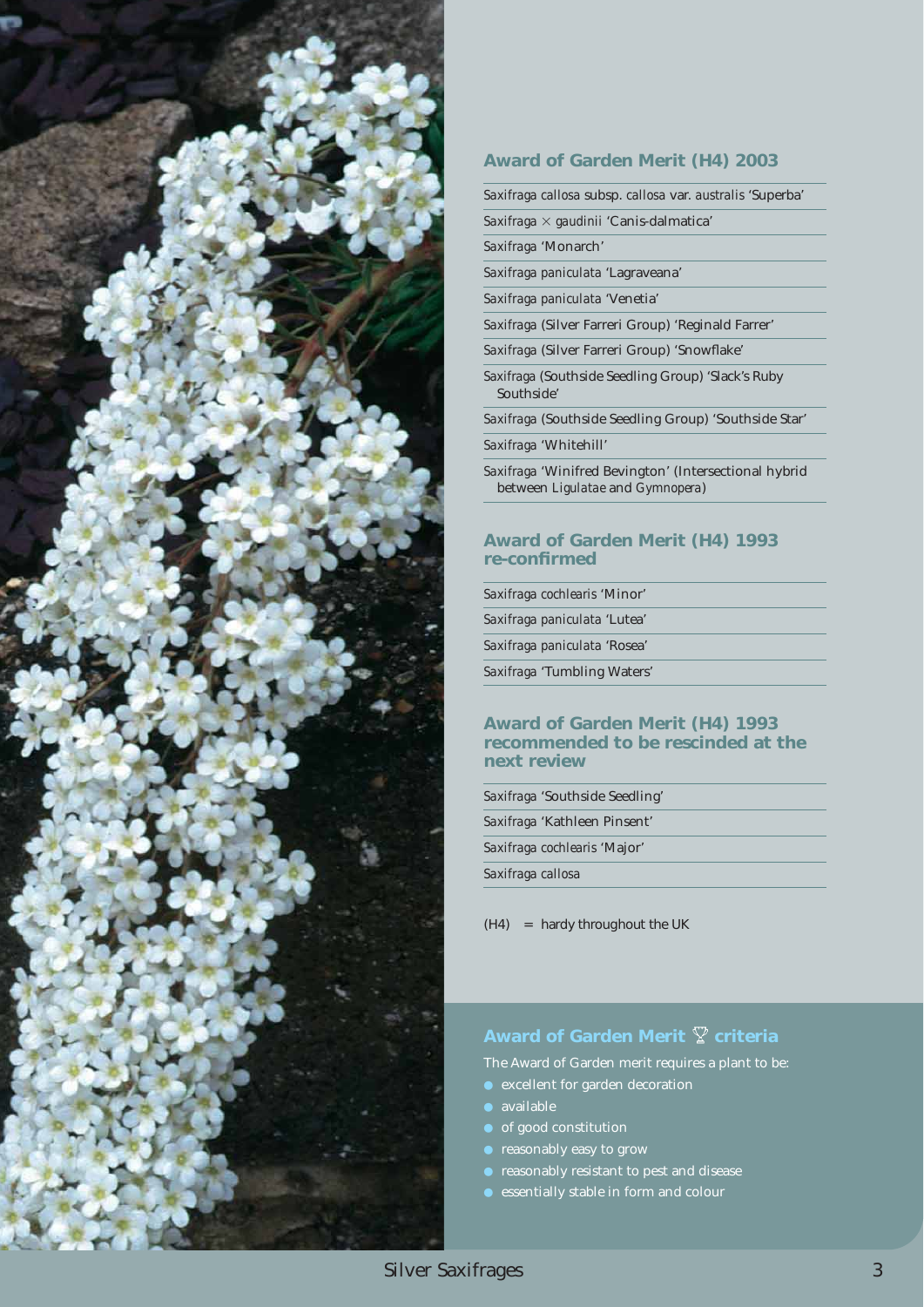### The Trial

#### **The Trial**

Three plants of each entry were submitted to trial in 10cm pots, by senders from across the UK, Netherlands and France. Planting of the trial was undertaken by Mr Adrian Young (a co-opted specialist to the Sub-committee) in September 2000 in raised beds under an adjustable polytunnel frame, plants spaced 12cm apart. The growing medium used in this trial consisted of one part 20mm ballast, four parts 6mm-to-dust crushed grit and three parts general-purpose compost. The ballast helps to keep the roots cool and moist especially in drier weather. A top dressing of slate chippings was also applied to conserve moisture. The beds were slightly sloping to the north to give some protection from the hottest sunshine.

#### **Trial Entries**

There was a total of 244 entries in this trial, planted in raised beds:

**Bed 1** contained plants that prefer a slightly more shady position. These included *S. cotyledon, S. paniculata* and their hybrids and the intersectional hybrids between the sections *Ligulatae* and *Gymnopera*. *Saxifraga callosa* was also in this bed, as it prefers to grow in a NE or NW facing position.

**Bed 2** contained plants that tolerate a more sunny aspect including *S. longifolia, S. cochlearis, S. crustata, S. hostii* and related hybrids. These plants still need a cool root run and a gritty soil.

#### **Trial objectives**

The aims of the trial included:

- The identification of the best and most distinctive cultivars for the RHS Award of Garden Merit
- The establishment of the correct nomenclature
- **Demonstration of cultivation techniques**
- $\bullet$  The collection of herbarium and photographic records together with descriptions, as a permanent record.

#### **Findings**

Trials always present an excellent opportunity to investigate nomenclature problems and this trial was no exception.

*Saxifraga* **'Southside Seedling'** One area of confusion concerned the cultivar *S.* 'Southside Seedling' which was first shown to the RHS Scientific Committee in June 1951 and considered 'remarkable for its red colouring over the middle third of the petals'. However, over the years several 'versions' of *S.* 'Southside Seedling' have emerged in cultivation. Owing to this considerable variation the Sub-Committee accepted the recommendation that a Southside Seedling Group be formed within which specific clones can be given cultivar names. From the trial two such clones were identified, given new cultivar names and awarded an AGM. These were *S.* 'Slack's Ruby Southside' and *S.* 'Southside Star'.

*Saxifraga* - *gaudinii* **'Canis-dalmatica'** is a selection from *S. cotyledon*  $\times$  *S. paniculata*, of garden origin. The Subcommittee considered that it should be cited with its hybrid binomial.

*Saxifraga paniculata* **'Venetia'** has been treated in the past as a botanical variety rather than a cultivar. However, the Sub-committee considered there seemed little justification in treating it as such, as it is well known in gardens as an apparently uniform clone.

*Saxifraga paniculata* **'Lagraveana'** Confusion between the *S. paniculata* cultivars 'Lagraveana' and 'Correvoniana' centres on descriptions of the cultivars which do not match the plants currently in cultivation. Plants in cultivation under the name *S.* 'Correvoniana', including the two submitted for trial, fit the description of *S. paniculata* 'Lagraveana'. The original plant to which the name *S.* 'Correvoniana' belongs is no longer known to be in cultivation. To add further to the confusion there are also plants in cultivation incorrectly referred to as *S.* 'Lagraveana' that need to be given a new cultivar name.

*Saxifraga* **(Silver Farreri Group) 'Reginald Farrer'** has previously been sold under the name  $S. \times$  *farreri.* 

There were also several incorrectly named entries sent to trial, which the Sub-committee was able to correctly identify. The senders were then informed of the changes so they could update their records.

#### **Cultivation & Propagation**

These plants inhabit the European mountain chains growing in rocky crevices on steep north-east facing slopes between 1000 and 2000 metres. The atmosphere is rarely dry due to snowmelt, storms and mist and their roots are always kept cool. There are nine species in the wild, most of them growing on crumbly limestone. *Saxifraga cotyledon* is generally found on acid soils in the wild, so a neutral or slightly acid soil in cultivation would be suitable. However, observations have been made of *S. cotyledon* growing on limestone in Sweden (B Bland, *pers. comm.*), so if you have sufficient plants you could experiment with growing one or two in a more alkaline, free draining mix. Fortunately, for gardeners, the other saxifrages will tolerate any mix as long as there is plenty of gravel and stone available for rapid drainage. A mix of 50% compost (J. Innes No. 2) and 50% 4mm sharp grit is ideal, especially for plants grown in troughs or pots.

Silver saxifrages cross-pollinate readily so generally do not come true from seed. However, side rosettes propagate easily and are best taken in September or March. To do this, gently remove rosettes from the cushion and plant in a pot containing the 50/50 mix topped with moist, sharp sand. Insert the rosettes in the sand and cover either with a clear lidded propagation tray or clear plastic bag and leave in a shady, cool place. Rooting generally takes place within a month.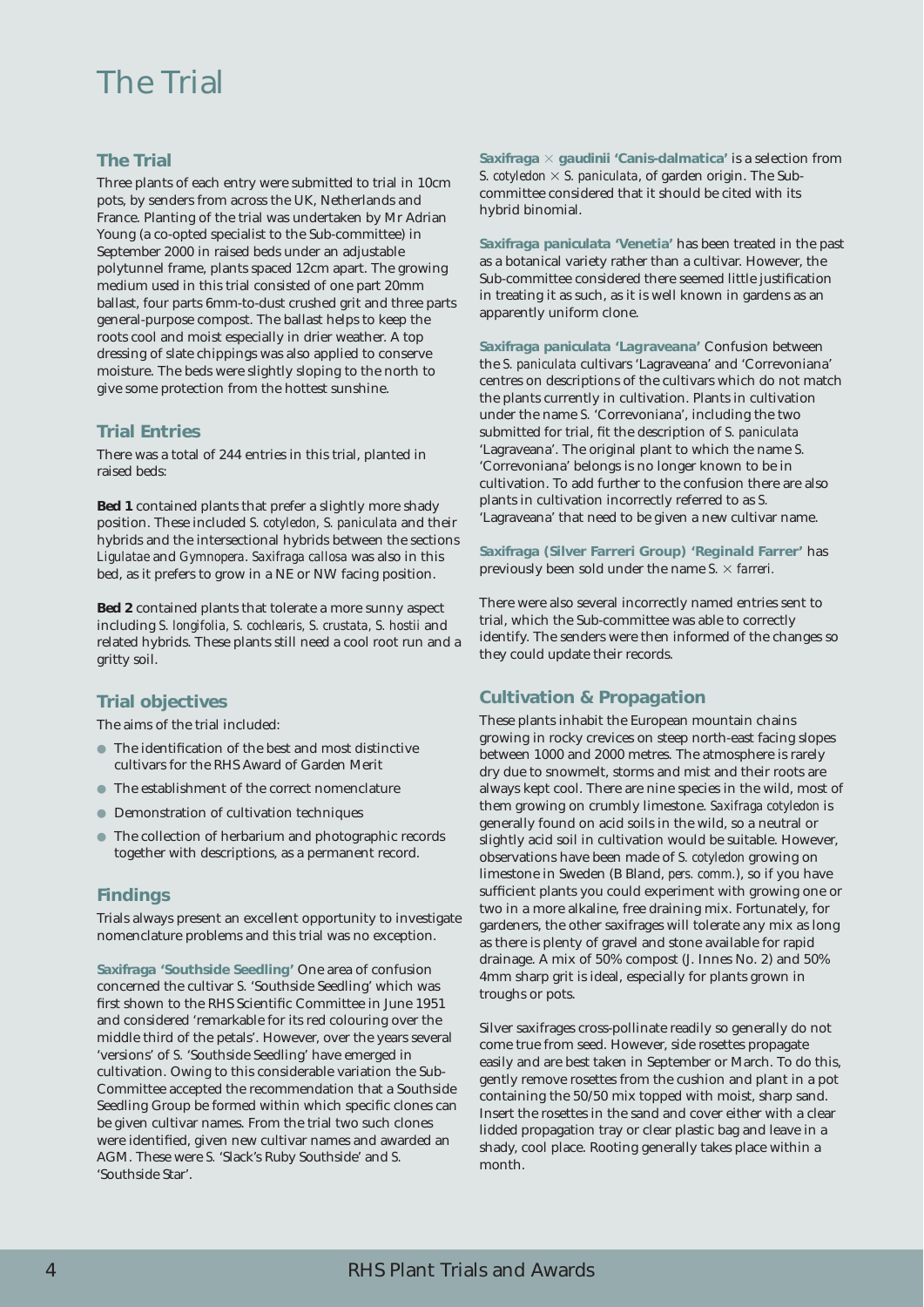

An impressive display can be made in the rock garden by using the species alone. The plants are hardy and will happily grow in the open garden. Plants can be placed in many situations, particularly rock crevices, walls, raised beds, troughs and tufa. Most appreciate a well-drained, gritty soil with adequate moisture. The top 2–3cm should consist solely of chippings. *Saxifraga cotyledon* and its cultivars, Southside Seedling Group,  $S \times$  *andrewsii* and  $S$ . 'Winifred Bevington' do better with additional humus in the soil mix and a cool, shady aspect. *Saxifraga longifolia* appreciates a pane of glass over it if the winter is warm and wet to protect the centre of the rosette which can rot in such conditions.

It is important to provide some shelter from the midday sun but not by overhanging trees. Provide shade by aspect (north-east) or by careful placing of rock work. *Saxifraga longifolia*, *S. callosa* and *S. cotyledon* all need careful spacing as they produce panicles up to 60cm in length, which arch over and need room to display themselves.

*Saxifraga* 'Tumbling Waters' can produce flowering spikes over 90cm in length. The best way to achieve this is to grow a rosette in a pot for a year or two, encouraging it to become as large as possible by feeding and removing all side rosettes. Because the parent rosette will die after flowering it is important to pot up the side rosettes to ensure a continuous supply of future flowering plants.

Plants in the Southside Seedling Group such as 'Slack's Ruby Southside' and 'Southside Star' also benefit from additional feed.

Troughs make an ideal home for the smaller species. *Saxifraga cochlearis* is excellent for this purpose as is *S. paniculata* var. *minutifolia* which will huddle amongst the rock crevices. *Saxifraga crustata* too is a good plant for a trough. Many forms are small and very heavily encrusted and look particularly effective when covered in frost in winter.

For the larger scree and rock garden why not try *S. hostii* subsp. *hostii* (syn. *S. altissima*; *S. ploeckensis*). This plant will even grow in an ordinary border. *Saxifraga paniculata* has many named cultivars worth considering. A combination of *S. paniculata* 'Rosea', 'Lutea' and 'Lagraveana', all AGM holders, gives a very pleasing effect.

#### **Pests**

There are only two major pests that attack silver saxifrages; vine weevil and molluscs. In the open garden, vine weevil is not really a problem. In pots, it can be controlled with proprietary vine weevil killer, either as a drench or in specialised compost. If plants are re-potted in July the problem becomes minimal. Any pot with a problem can be emptied immediately and the offenders removed, usually leaving plenty of propagating material.

Molluscs can be a particular nuisance as they tend to browse on the centre of rosettes and leaves, especially in mild, wet winters. Again, the cushions can be sprayed against these pests. It is the tiny slugs that hide in cushions that do most of the damage.

#### **Diseases**

This group of saxifrages can occasionally be affected by a form of rust (*Puccinia pazschei*), which has probably been affecting the plants since they evolved. Two cultivars of *S.*  $\times$  *engleri* (*S. crustata*  $\times$  *S. hostii*), *S.* 'Silver Maid' and 'Carniolica' seem most vulnerable. Pulling off the affected leaves or rosettes will often cure the problem.

In wet and humid conditions a form of wet rot attacks the centre of the rosettes, particularly if the drainage is poor. Plants growing in the garden usually recover but those in pots are better for a little winter protection. If frames are used do make sure that there is plenty of air movement by raising the frames a little. In summer the plants do not mind excess moisture.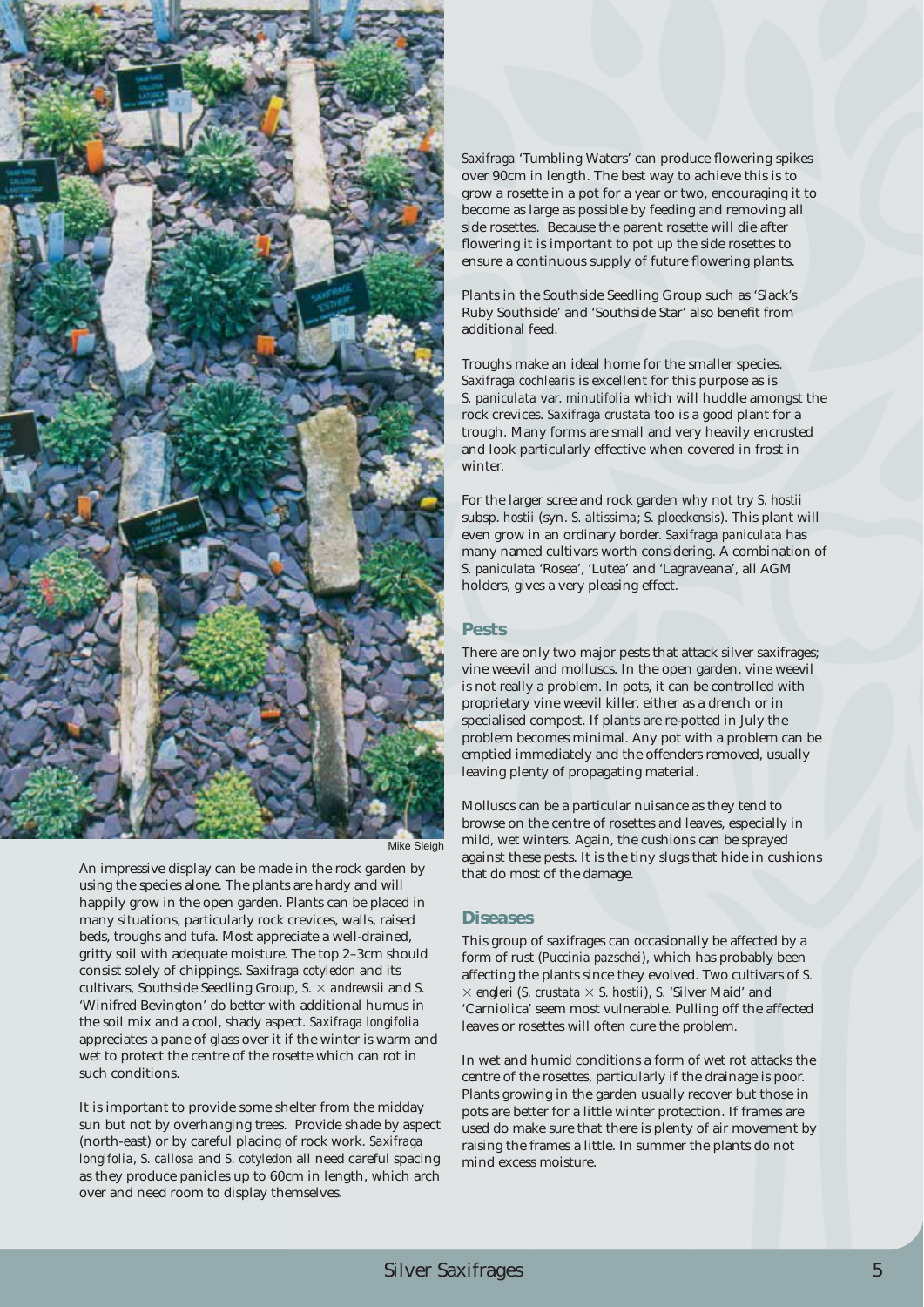### RHS Award of Garden Merit descriptions



**Notes on descriptions**

Mike Sleigh

Plant size varies according to growing conditions e.g. amount of light, moisture, temperature, and also geographical situation e.g. hot south-east, mild and damper north-west. The number of flower spikes per plant is also variable, dependent upon the number of mature rosettes. Colour references are from the 1995 reprinted edition of the RHS Colour Chart. See page 11 for list of senders.

Measurements of 'Slack's Ruby Southside', were of plants grown by Beryl Bland.



*Saxifraga callosa* **subsp***. callosa* **var***. australis '***Superba***'*

**AGM (H4) 2003**

Sender: 13

Arching panicles of white flowers and beautiful silvery rosettes, especially in spring.

**Plants** Multi-rosetted, neat, regular; rosettes to 50mm diameter. **Leaves** Narrowly oblanceolate 24–45mm long, 4mm wide at base, 2mm in centre and 4–5mm wide at tip. Apex slightly acute. Lower leaves recurved and markedly longer than main rosette leaves. Hydathodes between upper and lower surface of the leaf. Leaves moderate olive-green (146A) paler on reverse (146C), base purple-red (64A)

**Flower spike** To 170mm long, green, tinged red, arching; primary branches to 20mm long, up to 20 per spike each with 3–7 upward facing flowers and distributed over upper half of spike. **Flowers** To 20mm diameter, white with a few small greyed purplish-red (58A) spots at base of petal, nectary ring limegreen; flowers slightly cup-shaped with gently arching petals. No scent. Flowering from mid-April to mid-June.

#### *Saxifraga cochlearis* **'Minor'**

**AGM (H4) 1993 reconfirmed 2003** Senders: 2, 4, 8, 9, 16

A charming form of *S. cochlearis* with tiny, heavily silvered rosettes and many dainty panicles of white bell-like flowers. **Plants** Multi-rosetted; rosettes symmetrical, recurved, to 20mm diameter. **Leaves** To 18mm long, 4mm wide (mostly much smaller), spathulate, apex obtuse, margins entire or slightly crenate, greyed-dark green (137B) reverse paler green (139B/C). Hydathodes between upper and lower leaf surface. **Flower spike** Open panicles to 150mm long, green flushed red, glandular in lower half, slender. Primary branches very slender to 20mm, smooth, reddish, occasional sparse glands, typically with only 1 flower. **Flowers** Bell-shaped flowers up to 24 per spike, distributed over upper half of spike. Petals white, 7mm x 3mm, 3 veined with a few purplish-red spots (64A) at base of veins, with yellow nectary ring. No scent. Flowering May to July.



#### Saxifraga  $\times$  gaudinii 'Canis**dalmatica'**

**AGM (H4) 2003** Senders: 4, 6, 11 and 12

A very attractive, sweetly-scented cultivar with white flowers heavily spotted red over the entire petal. **Plants** Multi-rosetted; rosettes symmetrical, rosulate, 60mm diameter **Leaves** Oblong to obovate, apex obtuse, margins serrate, 36mm long, 6mm wide; dark yellowed-green (146B/C), tinged greyed burgundy red (59B) at edge and tip. Hydathodes at base of teeth on upper leaf edge. **Flower spike** To 280–480mm long, erect, green, glandular; primary branches 60mm long, up to 10 per spike each with an average of 3 flowers and distributed over upper half of spike.

**Flowers** To 15mm diameter, white with dark red spots (60A) evenly distributed over rounded petals; yellow-green nectary ring. Sweetly scented. Flowering from late May to early July.



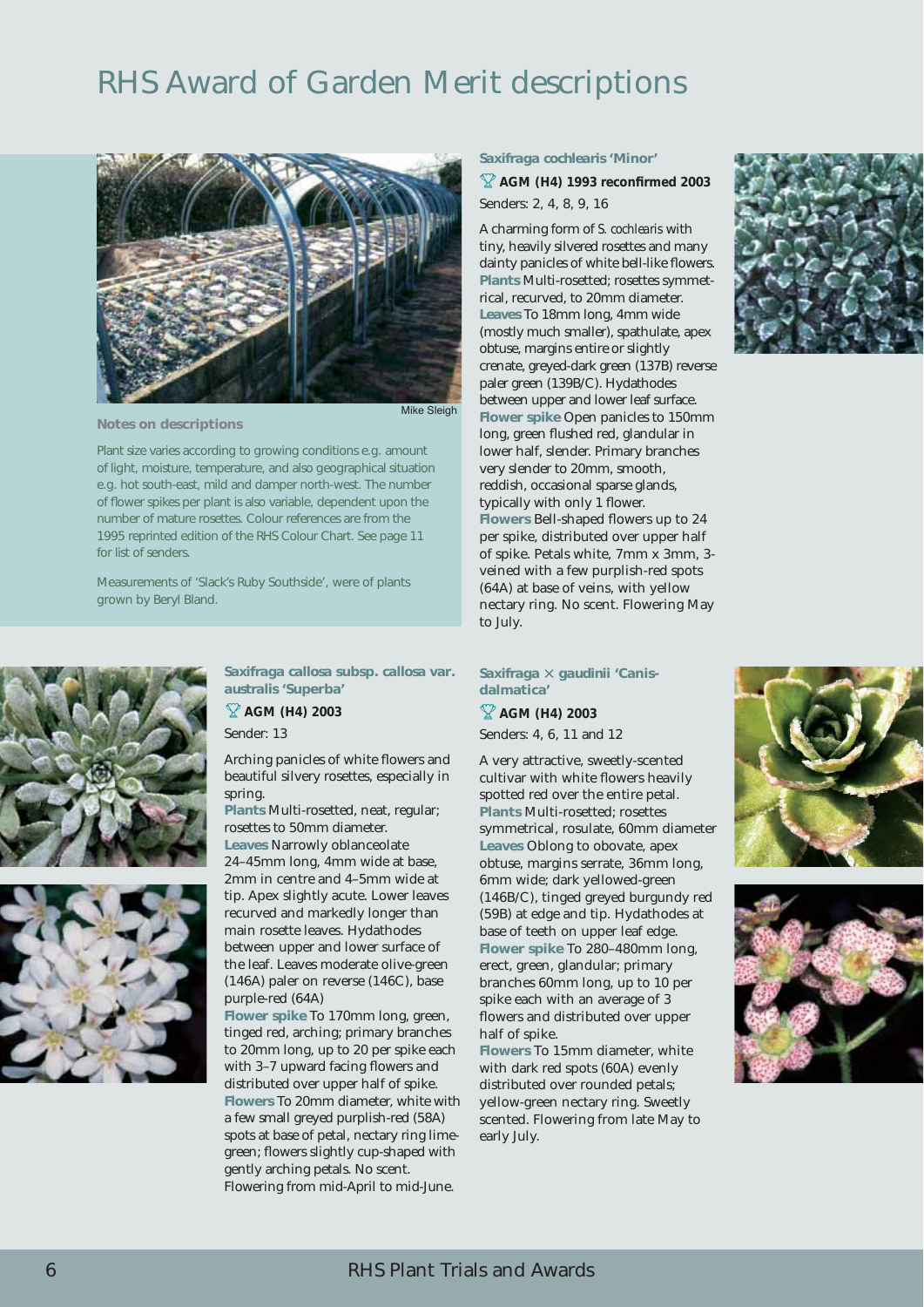





**AGM (H4) 2003**

Sender: 14

A lusty garden hybrid with petals heavily spotted dark red towards the base.

**Plants** Multi-rosetted in a fairly loose cushion; rosettes large, upright 40- 170mm in diameter.

**Leaves** Linear/oblong 54mm long, 10mm wide, serrate/dentate with a hydathode in the upper surface of each serration, slightly acute apex. Leaves on flowering rosettes much larger. Colour yellow-green (147B), paler reverse (147C).

**Flower spike** To 500mm long, green with very slight blush of red, erect; up to 25 primary branches per spike, 110mm long each with average of 9 flowers and distributed over upper 3/4 of the spike length.

**Flowers** To 18mm diameter, white with pale burgundy red (59C) stippled base and lime green nectary ring. Sweetly scented. Flowering mid-May to late June.

#### *Saxifraga paniculata '***Lutea***'*

**AGM (H4) 1993 reconfirmed 2003** Senders: 2, 3, 8, 9, 12, 16

Pale green rosettes with attractive pale yellow flowers borne on reddish stems.

**Plants**: Multi-rosetted; rosettes symmetrical, rosulate, large, to 50mm diameter, somewhat incurving **Leaves** To 32mm long, 4-5mm wide, linear, almost strap-shaped with a moderately pointed apex. Margins serrate, hydathodes on upper surface at the base of each tooth, moderate yellow green (146B)

**Flower spike** To 250mm long, erect, green blushed pink, glandular; primary branches with an average of 2 flowers, up to 10 per spike and distributed over upper half of spike. **Flowers** To 15mm diameter, pale yellow (3C) becoming paler (2D) almost white with age; lemon yellow nectary ring. No scent. Flowering early May to late June.









*Saxifraga paniculata '***Lagraveana***'* **AGM (H4) 2003**

Senders: 3, 4

A lovely small form of *S. paniculata*. White flowers with a distinctive bright yellow centre.

**Plants** Multi-rosetted, low spreading cushions; rosettes symmetrical, rosulate, small, flattened, 15-20mm in diameter.

**Leaves** To 10mm long, 4mm wide, oblanceolate, light greyish-yellow green (191A) with sharp marginal serrations sometimes with a pink blush on the upper margins of basal leaves. Hydathodes on upper surface at edge of leaf.

**Flower spike** To 170mm long, erect, very slightly blushed red; primary branches to 35mm long, up to 7 per spike each with 2 flowers and distributed over upper half of spike. **Flowers** To 20mm diameter, white with distinctive bright yellow nectary ring. No scent. Flowering from early May to late June.

#### *Saxifraga paniculata '***Rosea***'* **AGM (H4) reconfirmed 2003**

Senders: 2, 14, 16

A reliable cultivar with lovely deep rose-red buds and rose-red flowers which fade to pink.

**Plants** Multi-rosetted; rosettes, sometimes rather one-sided, rosulate, to 20mm diameter. Centre of rosettes mid-green (143C) becoming darker (137A) towards centre of rosette and outer most leaves. Leaf margins tinged greyed burgundy red (59A/C). **Leaves** To 12mm long, 5mm wide, oblong to oblanceolate, apex acute, margins serrate. Hydathodes on upper leaf surface at the base of each tooth. **Flower spike** To 240mm long, erect, red; primary branches to 45mm long, up to 5 per spike each with 2 flowers and distributed over upper half of spike.

**Flowers** To 8mm diameter, rose-pink (54C) fading to soft pink, with a limegreen nectary ring; deep rose-pink in bud. Petals oval. No scent. Flowering from May to mid-June.

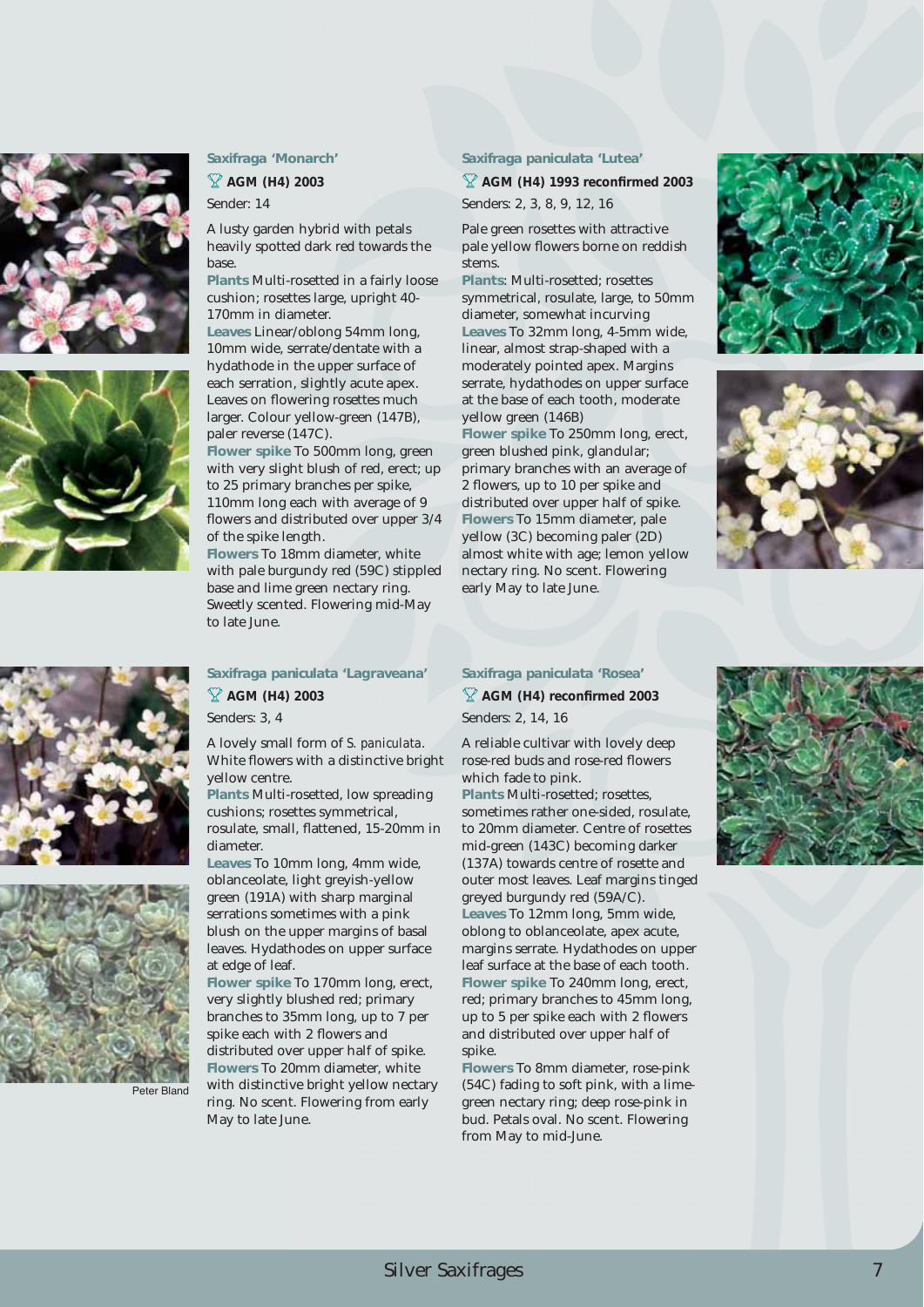## RHS Award of Garden Merit descriptions



#### *Saxifraga paniculata* **'Venetia' AGM (H4) 2003**

Senders: 9, 12

A tiny form with ruby red backs to the leaves and numerous gleaming white flowers on wiry, delicate, red stems. **Plants** Multi-rosetted; rosettes symmetrical, rosulate, to 13mm diameter, olive green (147C). **Leaves** Oblong to oblanceolate, 9mm long, 3mm wide. Reverse of leaves a deep ruby red (60A), which is one of the main attractions of this plant. Apex acute, margins serrate. Hydathodes on upper surface at base of teeth.

**Flower spike** To 160mm long, erect, red, glandular; primary branches to 6 per spike each with 2 flowers and distributed over upper half of spike. **Flowers** To 10mm diameter, white, oval petals with creamy-yellow nectary ring. No scent. Flowering from mid-May to late June.

*Saxifraga* **(Southside Seedling Group) 'Slack's Ruby Southside'** 

**AGM (H4) 2003** Sender: 10

A very striking plant with white petals splashed ruby red across the centre. **Plants** Multi-rosetted; rosettes symmetrical, slightly rosulate, to 50mm diameter.

**Leaves** To 26mm long, 8mm wide, oblanceolate to broadly spathulate, apex acuminate, margins serrate; midgreen (147A/B) becoming paler towards base (145C), base blushed red (51A). Red blush also on reverse and in winter occurring on upper leaf surface. **Flower spike** Broad panicle, flowers along almost entire length of spike, 12-23 flowers per primary branch (over 500 flowers per panicle). **Flowers** Petals white, very heavily blotched across the centre, with rich dark ruby-red (60A) tip and base; 7mm x 4mm narrowing at base to Peter Bland **Peter Bland** Allichell Mitchell (*2mm, claw-shaped and widely* Michael Mitchell (*2mm, claw-shaped and widely* separated. Anthers pink. No scent. Flowering late May to end June.







Peter Bland

*Saxifraga* **(Silver Farreri Group) 'Reginald Farrer'** 

**AGM (H4) 2003**  Sender: 13

Beautiful arching panicles of white flowers and silvery rosettes. **Plants** Multi-rosetted; rosettes rather small 25–44mm, recurving, very

silvery in spring. **Leaves** To 29–36mm long, 3-6mm wide, linear/oblanceolate. Moderate yellow-green (146B/C), base moderate purple-red (64A). Hydathodes set in margin, margin entire.

**Flower spike** To 200mm long, red, arching; primary branches to 40mm long, up to 20 per spike each with 2–3 upward facing flowers and distributed over upper half of spike.

**Flowers** To 15mm diameter, white with faint red stippling towards petal base (paler than 45C); nectary ring lime-green. No scent. Flowering from mid-May to late June.

#### *Saxifraga* **(Silver Farreri Group) 'Snowflake'**

**AGM (H4) 2003**  Senders: 9, 12, 13

Distinctive 'irregular' rosettes with spoon-shaped leaves. Upward facing, glistening snow-white flowers in delicate panicles.

**Plants** Multi-rosetted; rosettes irregular, recurved to 38mm diameter, dark yellowed-green (146A) becoming mid-green (143C) towards centre. **Leaves** Oblanceolate to spathulate, 25mm long, 3mm wide at broadest point, apex acute to right-angled, margins entire, notched, hydathodes in margin.

**Flower spike** To 150mm long, green, slightly blushed red, arching; primary branches to 30mm long, up to 18 per spike each with 2–4 upward facing flowers and distributed over upper 2/3 of spike.

**Flowers** To 15mm diameter, white with a row or patch of delicate greyed burgundy red spots (59B) towards base of petal; nectary ring yellow-green. No scent. Flowering from mid-May to mid-April.





Peter Bland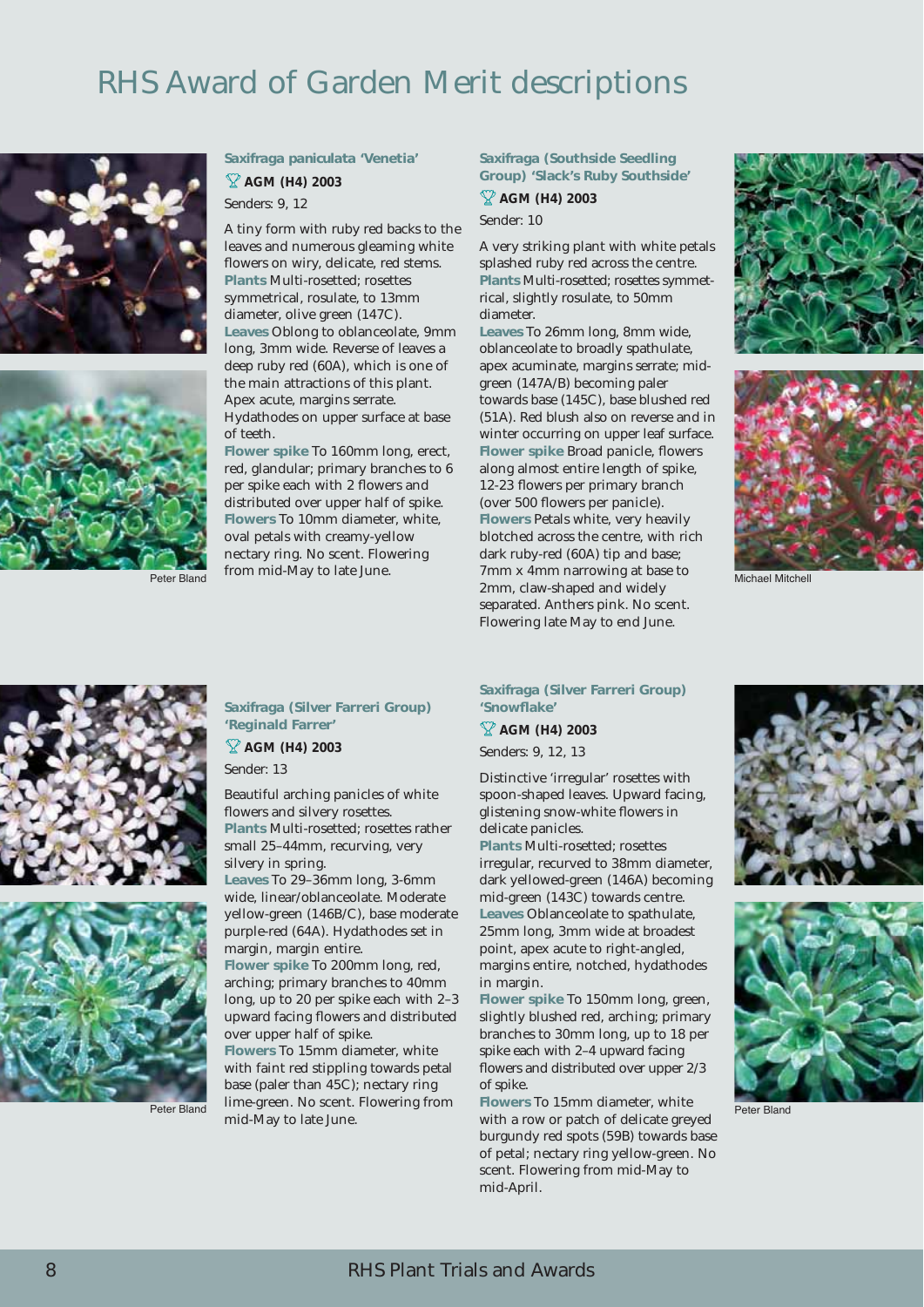

#### *Saxifraga* **(Southside Seedling Group) 'Southside Star'**

**AGM (H4) 2003** 

Senders: 1, 12

Delightful white flowers heavily blotched with red in the lower half of each broad petal.

**Plants** Multi-rosetted; rosettes symmetrical, rosulate in centre, recurved outer leaves, to 70mm diameter, dark green (147A) becoming lighter (144C) towards centre of rosette, tinged greyed burgundy red 59A/B. **Leaves** Oblong to spathulate, apex

acute to obtuse, margins serrate (sharp and fine). Hydathodes on surface of leaf at base of teeth.

**Flower spike** To 240mm long, arching; primary branches to 60mm long, up to 14 per spike, each with 7–14 upward facing flowers and distributed over almost the entire length of flower stem. **Flowers** To 20mm diameter, white with burgundy red blotch (53A) at base of spathulate petals; nectary ring lime-green. No scent. Flowering from mid-May to end June.

#### *Saxifraga* **'Whitehill'**

**AGM (H4) 2003** 

Senders: 4, 12

Silvery blue rosettes reddened at the centre which gives the plants a ruby glow. Pure white flowers. **Plants** Multi-rosetted; rosettes

symmetrical, rosulate, recurved outer leaves, to 25mm diameter, light greyed green (138B), centre greyed purplish-red (58A) at base and in young rosettes.

**Leaves** To 12mm long, 5mm wide, oblanceolate (some spathulate); apex obtuse, margin serrate. Hydathodes on margin.

**Flower spike** To 240mm long, erect to arching, red, glandular; primary branches to 50mm long, up to 10 per spike each with typically 3 flowers and distributed over upper half of spike.

**Flowers** To 12mm diameter, pure white becoming dull with age; yellow nectary ring, petals oval. No scent. Flowering from mid-May to early July.











#### *Saxifraga* **'Tumbling Waters'**

**AGM (H4) reconfirmed 2003**  Senders: 1, 4, 7, 10, 11, 16

A cultivar which, if grown with a little care, will reward with magnificent arching panicles of numerous pure white flowers. Neat, compact rosettes become very silvery in spring. **Plants** Multi-rosettes; rosettes to 120mm diameter, symmetrical, recurved. **Leaves** To 35mm long, 5mm wide (outer leaves longer to 60mm long, 6mm wide). Linear to oblanceolate, apex acute, margins entire/notched. Greyed dark green (137A), paler on reverse 139D. Hydathodes on margin (lots of silvering over leaf in spring). **Flower spike** To 500mm long, arching to drooping; numerous primary branches, each to 100mm long with an average of 10 flowers and distributed along almost entire length of the spike. **Flowers** To 15mm diameter, pure

white with bright yellow nectary ring. Petals spathulate. Slightly scented. Flowering late May to July.

*Saxifraga* **'Winifred Bevington'**  Intersectional hybrid between *Ligulatae* and *Gymnopera*.

**AGM (H4) 2003** 

Senders: 2, 7, 11

Starry pink-flushed flowers and shiny green rosettes, like a miniature London pride. Delicate and 'frothy'. **Plants** Multi-rosetted, neat; rosettes symmetrical, to 30mm diameter, rosulate at centre, recurved at edges. Centre of rosette yellowed-green (144B) becoming darker (147A) towards edge, slightly tinged greyed burgundy red (59B) at margins. **Leaves** Elliptic, apex acute, 12mm long, 6mm wide, margins crenate, hydathodes visible on upper edges of crenations. **Flower spike** To 170mm long, erect, red, glandular; up to 7 primary branches per spike, each with 6–7 flowers and distributed over upper third of spike. **Flowers** To 10mm diameter, starshaped, white blushed pale pink (65A/B) becoming paler with age; a patch of deep pink (67B) and stippling at base of petal; flower buds rich pink (67D); yellow nectary ring. Petals oval. No scent. Flowering from mid-May to mid-July.



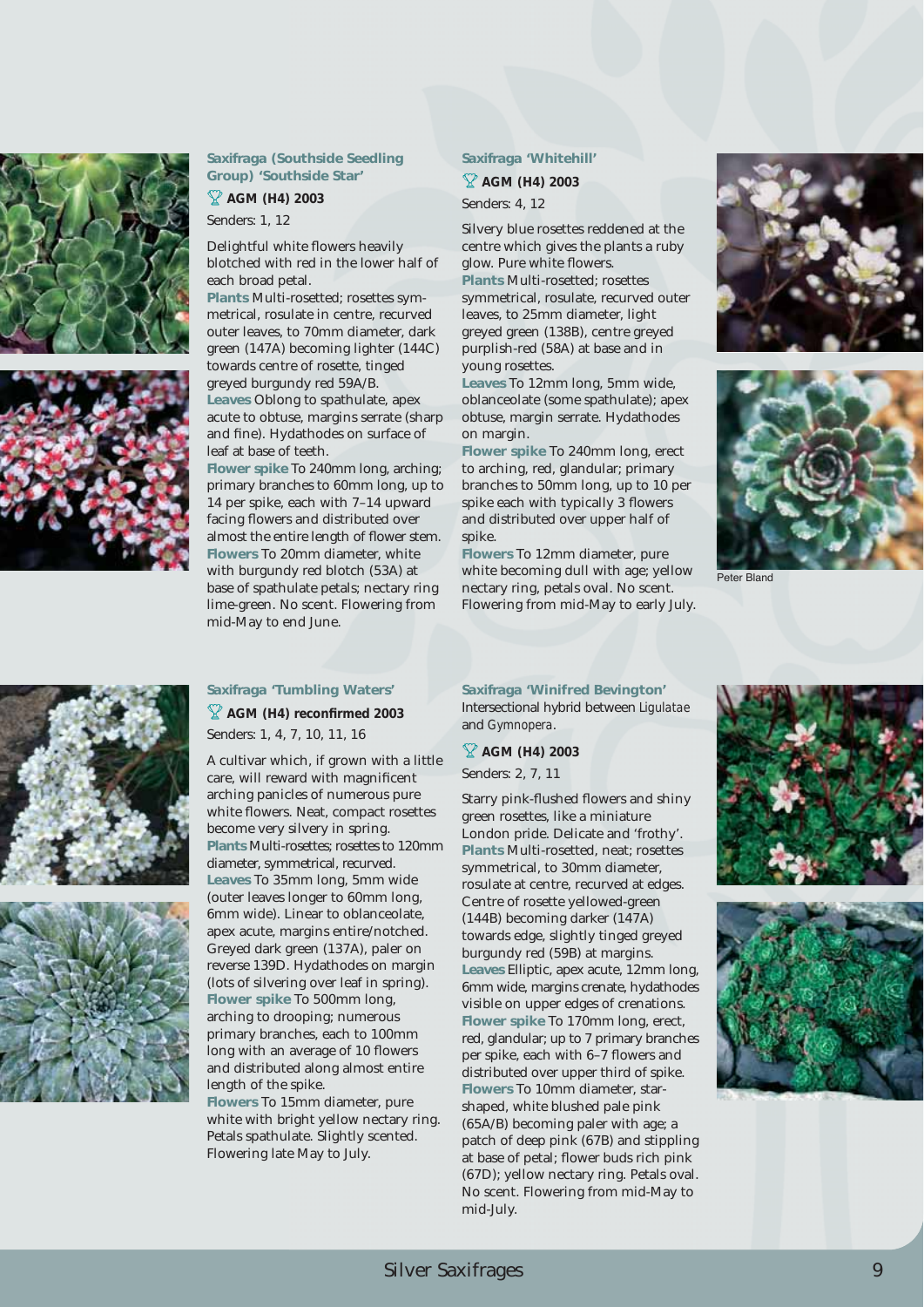## Silver Saxifrage selection guide

| <b>AGM 2003</b>                                              | <b>Flowers</b>                                                            | Scent               | Troughs   | Raised<br>beds/<br>walls | Scree/<br>rock<br>garden | Pots/<br>alpine<br>house | Comments                                                                                                                                                                                                                |
|--------------------------------------------------------------|---------------------------------------------------------------------------|---------------------|-----------|--------------------------|--------------------------|--------------------------|-------------------------------------------------------------------------------------------------------------------------------------------------------------------------------------------------------------------------|
| S. callosa subsp.<br>callosa var. australis<br>'Superba'     | White with faint<br>red stippling                                         | <b>None</b>         |           |                          |                          | $\bullet$                | Beautiful silvery rosettes                                                                                                                                                                                              |
| S. cochlearis 'Minor'                                        | White with faint<br>red stippling                                         | <b>None</b>         | $\bullet$ |                          |                          | $\bullet$                | Tiny, silver encrusted leaves                                                                                                                                                                                           |
| $S. \times$ gaudinii<br>'Canis-dalmatica'                    | White with red<br>stippling over<br>entire petal                          | Sweetly<br>scented  |           | $\bullet$                |                          |                          | Parents believed to be S.cotyledon X<br>S.paniculata 'Balcana'. A vigorous<br>garden hybrid.                                                                                                                            |
| S. 'Monarch'                                                 | White with dark<br>red stippling                                          | Sweetly<br>scented  |           |                          | $\bullet$                |                          | Mixes well with larger alpines.                                                                                                                                                                                         |
| S. paniculata<br>'Lagraveana'                                | White with bright<br>yellow eye                                           | <b>None</b>         |           | $\bullet$                | $\bullet$                |                          | Very floriferous and dependable.                                                                                                                                                                                        |
| S. paniculata 'Lutea'                                        | Soft pale yellow                                                          | <b>None</b>         |           | $\bullet$                | $\bullet$                | $\bullet$                | Pale green leaves                                                                                                                                                                                                       |
| S. paniculata 'Rosea'                                        | Rose-pink fading<br>to pale pink                                          | <b>None</b>         |           | $\bullet$                | $\bullet$                |                          | Reliable cultivar. Looks good with<br>'Lagraveana' and 'Lutea'                                                                                                                                                          |
| S. paniculata 'Venetia'                                      | White                                                                     | <b>None</b>         | $\bullet$ | $\bullet$                |                          | $\bullet$                | Tiny form, reverse of leaves a ruby red                                                                                                                                                                                 |
| S. (Silver Farreri Group)<br>'Reginald Farrer'               | White with faint<br>red stippling                                         | <b>None</b>         |           | $\bullet$                |                          | $\bullet$                | A hybrid between S.cochlearis<br>and S.callosa.                                                                                                                                                                         |
| S. (Silver Farreri Group)<br>'Snowflake'                     | White with faint<br>red stippling                                         | <b>None</b>         |           | $\bullet$                |                          | $\bullet$                | Distinctive rosettes, greener than<br>S. cochlearis. Very good in the Alpine<br>House.                                                                                                                                  |
| S. (Southside<br>Seedling Group)<br>'Slack's Ruby Southside' | White with ruby<br>red blotching                                          | <b>None</b>         |           | $\bullet$                |                          |                          | Prefers a cooler, moist position and an<br>acid or neutral soil with extra humus.<br>Responds well to additional feed.                                                                                                  |
| S. (Southside<br>Seedling Group)<br>'Southside Star'         | White with ruby<br>red blotching                                          | <b>None</b>         |           | $\bullet$                |                          |                          | Prefers a cooler, moist position and an<br>acid or neutral soil with extra humus.<br>Responds well to additional feed.                                                                                                  |
| S. 'Tumbling Waters'                                         | Pure white                                                                | Slightly<br>scented |           | $\bullet$                | $\bullet$                | $\bullet$                | A superb plant. Needs to be propagated<br>from side rosettes regularly                                                                                                                                                  |
| S. 'Whitehill'                                               | Pure white                                                                | <b>None</b>         | $\bullet$ | $\bullet$                |                          | $\bullet$                | An excellent foliage plant. Particularly<br>effective after a heavy frost due to the<br>decorative edges of the leaves.                                                                                                 |
| S. 'Winifred Bevington'                                      | White, blushed<br>pale pink.                                              | <b>None</b>         |           |                          |                          | $\bullet$                | A delightful little plant for a humus<br>rich trough. Prefers a cooler situation.                                                                                                                                       |
| Other notable cultivars                                      |                                                                           |                     |           |                          |                          |                          |                                                                                                                                                                                                                         |
| S. 'Esther'                                                  | Soft yellow flowers<br>fading to white<br>and sprinkled<br>with pink dots |                     |           | $\bullet$                |                          | $\bullet$                | Brilliant encrusted lime-green foliage with<br>arching sprays of soft yellow flowers<br>sprinkled with pink dots. A lovely plant.                                                                                       |
| S. 'Hare Knoll Beauty'                                       | Deep red in bud,<br>then deep rose<br>fading to palest<br>pink.           |                     | also tufa |                          |                          | $\bullet$                | The fading of the flowers gives a two-<br>toned look contrasts with small rosettes<br>of silvery blue leaves. The petals have<br>a dark red flush in the throat. Planted in<br>tufa the plant will remain very compact. |
| S. paniculata var.<br>minutifolia                            | White                                                                     |                     | $\bullet$ |                          |                          | $\bullet$                | Tiny, huddled, silvery grey rosettes, the<br>smallest of all. Ideal in a trough or crevice.                                                                                                                             |
| S. 'Rainsley Seedling'<br>(syn. 'Rainsley')                  | Flowers rich-<br>creamy borne<br>on small compact<br>panicles.            |                     | Tufa      |                          |                          |                          | A very good plant for tufa in a trough.<br>The incurved rosettes are glaucous<br>-blue with a soft milky bloom.                                                                                                         |
| S. 'Saint John's'                                            | Creamy white,<br>peppered<br>with pink dots                               |                     |           |                          |                          | $\bullet$                | Heavily beaded silvery rosettes attractive<br>throughout the year. A crustata hybrid.                                                                                                                                   |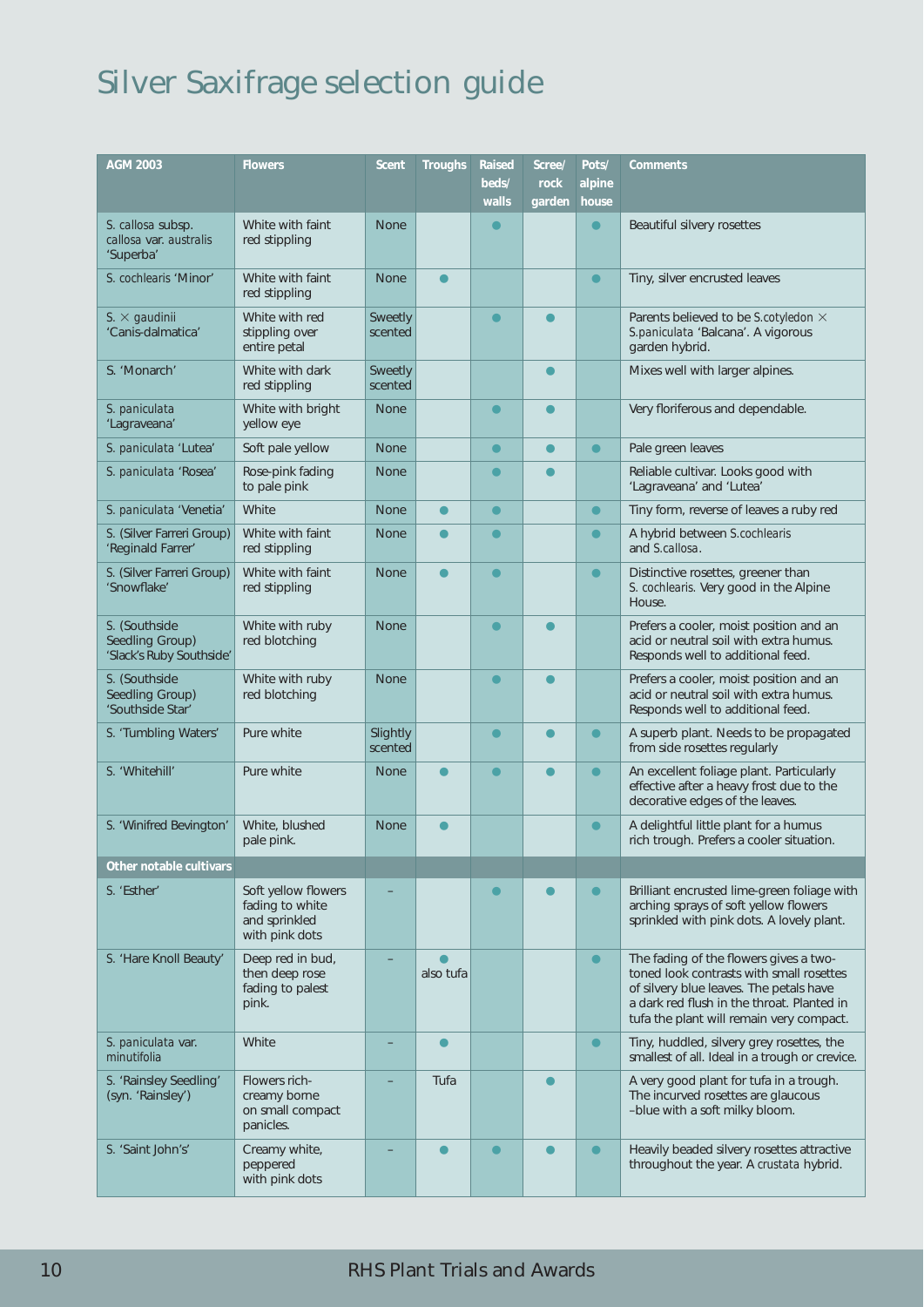#### **Rock Garden Plant Trials Sub-committee**

The Sub-committee is made up of plantsmen, nurserymen, experts and enthusiastic amateurs who give their time voluntarily to promote garden plants for gardeners. Those who judged this trial were:

**Chairman:** Peter Erskine Co-opted Members: **Beryl Bland** 

Adrian Young Members: **Mary Randall** Joy Bishop Chris Brickell Peter Cunnington Kath Dryden Alan Edwards Tony Hall Brian Mathew Michael Upward

#### **Senders of silver saxifrages to the trial:**

- **1** Aberconwy Nursery, Graig, Glan Conwy, Colwyn Bay, Conwy, Wales LL28 5TL
- **2** Blackthorn Nursery, Kilmeston, Alresford, Hampshire SO24 0NL
- **3** Bramley Cottage Alpines, Bramley Cottage, Back Lane, Waldron, Heathfield, East Sussex TN 21 0NH
- **4** Cambridge Alpines, 20 Paget Place, Newmarket, Suffolk CB8 7DR
- **5** The Alpine Plant Centre, Fir Croft, Froggett Road, Calver, Hope Valley, Derbyshire S32 3ZD
- **6** Lydford Alpine Nursery, 2 Southern Cottages, Lydford, Okehampton, Devon EX20 4BL
- **7** Oakdene Nursery, Street End Lane, Broad Oak, Heathfield, East Sussex TN21 8TU
- **8** Royal Botanic Garden Edinburgh, 20A Inverleith Row, Edinburgh EH8 7EP
- **9** Royal Botanic Gardens, Kew, Richmond, Surrey TW9 3AB
- **10** Slack Top Alpines, Hebden Bridge, West Yorkshire HX7 7HA
- **11** W E Th. Ingwersen Ltd, Birch Farm Nursery, Gravetye, East Grinstead, West Sussex RH19 4LE
- **12** Royal Horticultural Society, Wisley, Woking, Surrey GU23 6QB
- **13** Mrs B Bland, c/o RHS Garden, Wisley
- **14** Mr A Young, c/o RHS Garden, Wisley
- **15** Mr B Burrow, c/o RHS Garden, Wisley
- **16** Mr T Hale, c/o RHS Garden, Wisley
- **17** Mr K Moorhouse, c/o RHS Garden, Wisley
- **18** M P Pechoux, c/o RHS Garden, Wisley
- **19** Mr G van den Beuken, c/o RHS Garden, Wisley
- **20** Mr R F Beeston, c/o RHS Garden, Wisley

#### **Acknowledgements**

Photography: RHS Herbarium unless otherwise stated.

Line drawings and cover image of *Silver Saxifrages*: with kind permission of Christopher Grey-Wilson, Editor, Alpine Garden Society, taken from *Silver Saxifrages* by Beryl Bland, published by the Alpine Garden Society (2000).

(ISBN 0-9000 48-69-7) Available from RHS Enterprises & the Wisley Shop (Tel: 01483 211320 Fax: 01483 212447).

#### **SILVER SAXIERAGES**

A Elister to Encrypted Satiffrages for Gardeners and Her





John Hornby

**Beryl Bland**, a schoolteacher by profession, is a wellknown member of the Alpine Garden Society who has made extensive studies of the silver saxifrages both in cultivation and in the wild. She has been a keen grower of all types of saxifrages for more than thirty years, researching the silver saxifrages for the past 15 years.

Beryl holds the National Plant Collection of the section *Ligulatae* (silver saxifrages) and in 1999 her collection was awarded Scientific Status by the NCCPG for excellence in the field of research. She is the author of the monograph on Silver Saxifrages published by The Alpine Garden Society in 2000. In addition she has contributed many articles to *The Saxifrage Magazine* and has also written for *The Alpine Gardener* (AGS), and *The Rock Garden* (SRGC).

She was co-opted to the Rock Garden Plant Trials Subcommittee for the Silver Saxifrage Trial to advise on nomenclature. As well as frequent lectures in the UK she has also lectured on saxifrages in the Czech Republic, Holland and Norway. The RHS would like to thank Beryl Bland for her generosity with her time and knowledge, both during the trial and in the writing of this bulletin.

**Adrian Young**, With thanks also to Adrian Young for his significant contribution as a co-opted member of the Subcommittee and sender to trial. Adrian holds the National Plant Collection for *Saxifraga* subsections *Kabschia* and *Engleria.*